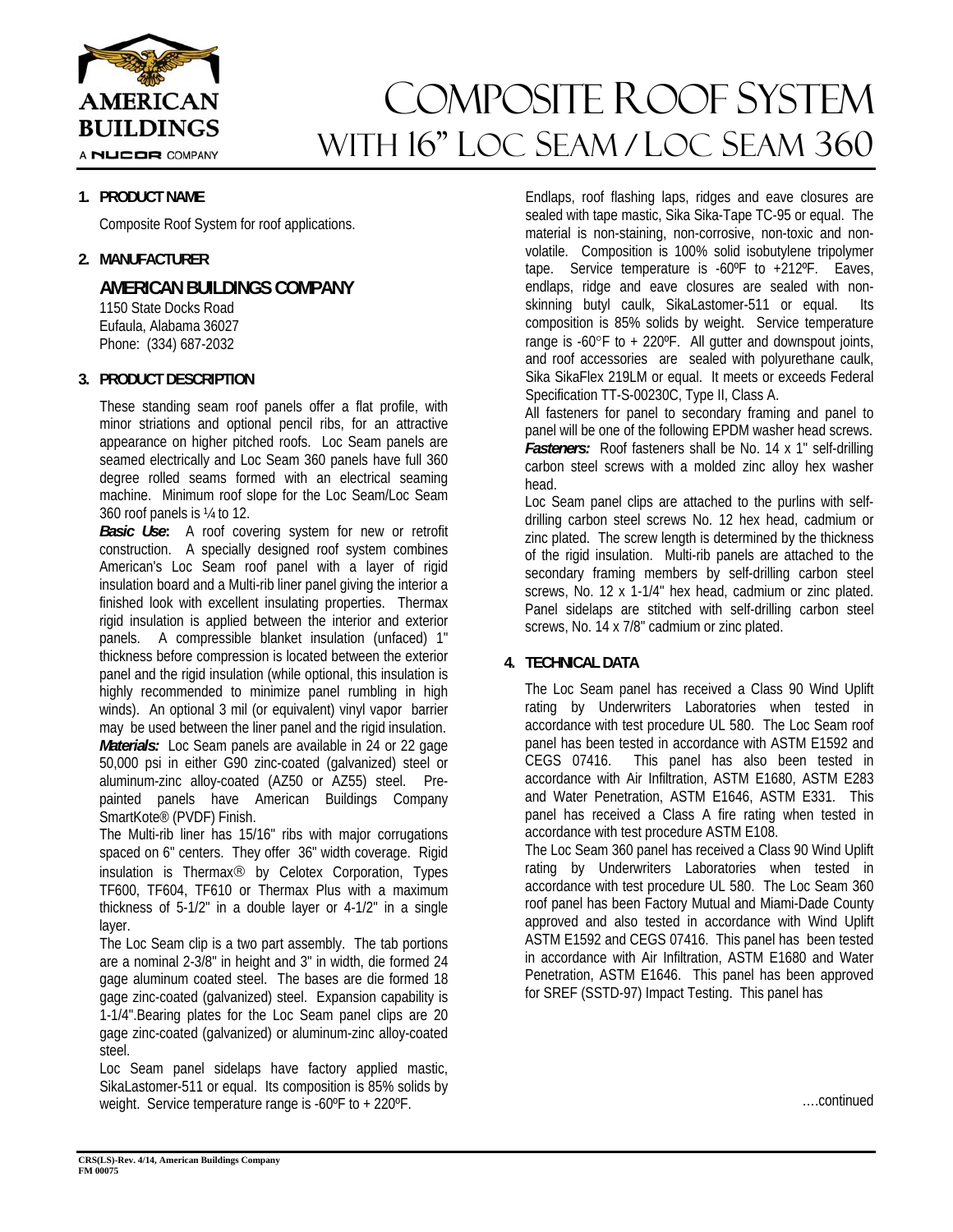

# COMPOSITE ROOF sYSTEM WITH 16" LOC SEAM / LOC SEAM 360

received a Class A fire rating when tested in accordance with test procedure ASTM E108.

## **5. INSTALLATION**

Installation should be performed in accordance with American Buildings Company's manuals and building erection drawings, and should be by a qualified installer using proper tools and equipment. Systems are installed by American Buildings Company Authorized Builders.

# **6. AVAILABILITY**

For availability, contact:

# **AMERICAN BUILDINGS COMPANY**

## **7. WARRANTY**

Thirty-five year material and twenty year weathertightness warranties are available.

## **8. MAINTENANCE**

Only normal routine maintenance is required over the life of the panels.

#### **9. TECHNICAL SERVICES**

For information, contact:

# **AMERICAN BUILDINGS COMPANY**

## **10. PRODUCT NOTES**

A certain amount of waviness called "oilcanning" may exist in this panel. Minor waviness of the panel is not sufficient cause for rejection, because oilcanning does not affect the structural integrity of the panel.

American Buildings Company reserves the right to revise all standard specifications and information. American Buildings Company regularly updates its published "Standard Specifications" on the American Buildings web site, www.americanbuildings.com, which supercede and replace any previously published standard specifications of American Buildings Company.

Thermax | Winter Summer

**System "R" Values**

 $9.8$  10.5 1/2" 13.8 14.1<br>2" 17.8 17.7  $17.8$ 2 1/2" 21.8 21.3  $25.8$  24.  $33.8$   $32.$ 

|                   |                             |                     |                          |                                   |                            |                            |                         |                         |                          |                                   |                  |                   |                         | Engineering Properties of American Buildings Company 16" LocSeam Panel (ASD)     |                          |                 |                    |          |                       |
|-------------------|-----------------------------|---------------------|--------------------------|-----------------------------------|----------------------------|----------------------------|-------------------------|-------------------------|--------------------------|-----------------------------------|------------------|-------------------|-------------------------|----------------------------------------------------------------------------------|--------------------------|-----------------|--------------------|----------|-----------------------|
| <b>Designated</b> | <b>Steel</b><br><b>Base</b> |                     | Total                    |                                   | Panel Base                 |                            | Top In                  |                         |                          |                                   |                  |                   | <b>Bottom In</b>        |                                                                                  |                          |                 |                    |          |                       |
| Gage              | Yield                       | <b>Metal</b>        | Thick.                   |                                   | <b>Metal Weight</b>        |                            | Compression             |                         |                          |                                   |                  |                   | Compression             |                                                                                  |                          |                 |                    |          | F <sub>b</sub><br>KSI |
| of                | <b>KSI</b><br>Thick.        |                     |                          | (ln.)                             |                            | (lbs. / ft. <sup>2</sup> ) |                         | $\overline{\mathbf{x}}$ |                          | <b>Sx</b>                         |                  | Ma                |                         | $\mathsf{I} \mathsf{x}$                                                          |                          | <b>Sx</b>       |                    | Ma       |                       |
| <b>Steel</b>      | (ln.)                       |                     |                          |                                   |                            |                            |                         | $(\ln ^{4}/$ ft.)       |                          | (ln. <sup>3</sup> / ft.)          | K-IN. / ft.      |                   | $(\ln ^{4}/\text{ft.})$ |                                                                                  | $(\ln.^3 / \text{ft.})$  |                 | K-IN. / ft.        |          |                       |
| 24 Ga.            | 50<br>0.0225                |                     | 0.0241                   |                                   | 1.26                       |                            | 0.166                   |                         | 0.099                    |                                   | 2.96             |                   | 0.073                   |                                                                                  | 0.061                    |                 | 1.83               |          | 30                    |
| 22 Ga.            | 50<br>0.0300                |                     | 0.0316                   |                                   | 1.68                       |                            | 0.225                   |                         | 0.141                    |                                   | 4.22             |                   | 0.110                   |                                                                                  | 0.094                    |                 | 2.83               |          | 30                    |
| Gage              |                             | No.                 | Load                     | Maximum Total Uniform Load in PSF |                            |                            |                         |                         |                          |                                   |                  |                   |                         |                                                                                  |                          |                 |                    |          |                       |
| of                |                             | of                  | <b>Type</b>              |                                   |                            |                            |                         |                         |                          |                                   |                  | Span Lengths, Ft. |                         |                                                                                  |                          |                 |                    |          |                       |
| Panel             | Spans                       |                     |                          |                                   | 1.50                       |                            | 2.00                    |                         | 2.50                     |                                   | 3.00             |                   | 3.50                    |                                                                                  | 4.00                     |                 | 4.50               |          | 5.00                  |
|                   | 1                           |                     | <b>POS</b>               | 876                               | B                          | 493                        | B                       | 316                     | B                        | 219                               | B                | 161               | B                       | 123                                                                              | B                        | 97              | B                  | 79       | B                     |
| 24 Ga.            | $\overline{2}$              |                     | <b>POS</b>               | 460                               | $B + S$                    | 276                        | $B + S$                 | 183                     | $B + S$                  | 130                               | $B + S$          | 96                | $B + S$                 | 74                                                                               | $B + S$                  | 59              | $B + S$            | 48       | $B + S$               |
|                   | 3                           |                     | <b>POS</b>               | 542                               | $B + S$                    | 333                        | $B + S$                 | 223                     | $B + S$                  | 159                               | $B + S$          | 119               | $B + S$                 | 92                                                                               | $B + S$                  | 73              | $B + S$            | 60       | $B + S$               |
|                   | $\overline{4}$              |                     | POS                      | 517                               | $B + S$                    | 315                        | $B + S$                 | 210                     | $B + S$                  | 149                               | $B + S$          | 111               | $B + S$                 | 86                                                                               | $B + S$                  | 69              | $B + S$            | 56       | $B + S$               |
|                   | $\overline{1}$              |                     | <b>POS</b>               | 1250                              | B                          | 703                        | B                       | 450                     | B                        | 312                               | B                | 230               | B                       | 176                                                                              | B                        | 139             | B                  | 112      | B                     |
| 22 Ga.            | $\overline{2}$              |                     | <b>POS</b>               | 735                               | $B + S$                    | 436                        | $B + S$                 | 287                     | $B + S$                  | 202                               | $B + S$          | 150               | $B + S$                 | 116                                                                              | $B + S$                  | 92              | $B + S$            | 75       | $B + S$               |
|                   | 3                           |                     | <b>POS</b>               | 875                               | $B + S$                    | 529                        | $B + S$                 | 351                     | $B + S$                  | 249                               | $B + S$          | 185               | $B + S$                 | 143                                                                              | $B + S$                  | 114             | $B + S$            | 93       | $B + S$               |
|                   | $\overline{4}$              |                     | <b>POS</b>               | 831                               | $B + S$                    | 499                        | $B+S$                   | 330                     | $B + S$                  | 234                               | $B + S$          | 174               | $B + S$                 | 134                                                                              | $B + S$                  | 107             | $B + S$            | 87       | $B + S$               |
|                   |                             |                     |                          |                                   |                            |                            |                         |                         |                          |                                   |                  |                   |                         |                                                                                  |                          |                 |                    |          |                       |
|                   |                             |                     |                          |                                   |                            |                            |                         |                         |                          |                                   |                  |                   |                         | Engineering Properties of American Buildings Company 16" LocSeam 360 Panel (ASD) |                          |                 |                    |          |                       |
| <b>Designated</b> | <b>Steel</b>                | <b>Base</b>         | <b>Total</b>             |                                   | <b>Panel Base</b>          |                            |                         |                         | Top In                   |                                   |                  |                   |                         |                                                                                  |                          | Bottom In       |                    |          |                       |
| Gage              | Yield                       | Metal               | Thick.                   |                                   | <b>Metal Weight</b>        |                            |                         |                         | Compression              |                                   |                  |                   |                         |                                                                                  | Compression              |                 |                    |          | <b>Fb</b>             |
| of                | <b>KSI</b>                  | Thick.              | (ln.)                    |                                   | (lbs. / ft. <sup>2</sup> ) |                            |                         | $\mathsf{I} \mathsf{x}$ | Sx                       |                                   |                  | Ma                |                         | $\mathsf{k}$                                                                     |                          | Sx              | Ma                 |          | KSI                   |
| <b>Steel</b>      |                             | (ln.)               |                          |                                   |                            |                            | $(\ln ^{4}/\text{ft.})$ |                         | (ln. <sup>3</sup> / ft.) |                                   | K-IN, / ft.      |                   |                         | $(\ln.4 / ft.)$                                                                  | (ln. <sup>3</sup> / ft.) |                 | K-IN, / ft.        |          |                       |
| 24 Ga.            | 50                          | 0.0225              | 0.0241                   |                                   | 1.26                       |                            |                         | 0.140                   | 0.078                    |                                   | 2.35             |                   |                         | 0.063                                                                            |                          | 0.056           | 1.67               |          | 30                    |
| 22 Ga.            | 50                          | 0.0300              | 0.0316                   |                                   | 1.68                       |                            |                         | 0.195                   | 0.114                    |                                   | 3.42             |                   | 0.095                   |                                                                                  |                          | 0.085           | 2.54               |          | 30                    |
| Gage              |                             | No.                 | Load                     |                                   |                            |                            |                         |                         |                          | Maximum Total Uniform Load in PSF |                  |                   |                         |                                                                                  |                          |                 |                    |          |                       |
| <b>of</b>         |                             | of                  | <b>Type</b>              |                                   |                            |                            |                         |                         |                          |                                   |                  | Span Lengths, Ft. |                         |                                                                                  |                          |                 |                    |          |                       |
| Panel             |                             | Spans               |                          | 1.50                              |                            | 2.00                       |                         | 2.50                    |                          | 3.00                              |                  | 3.50              |                         | 4.00                                                                             |                          | 4.50            |                    | 5.00     |                       |
|                   |                             | 1                   | <b>POS</b>               | 695                               | B                          | 391                        | B                       | 250                     | B                        | 174                               | B                | 128               | B                       | 98                                                                               | B                        | $\overline{77}$ | B                  | 63       | B                     |
| 24 Ga.            |                             | $\overline{2}$      | <b>POS</b>               | 446                               | $B + S$                    | 262                        | $B + S$                 | 171                     | $B + S$                  | 120                               | $B + S$          | 89                | $B + S$                 | 68                                                                               | $B + S$                  | 54              | $B + S$            | 44       | $B + S$               |
|                   |                             | 3                   | <b>POS</b>               | 537                               | $B + S$                    | 319                        | $B + S$                 | 210                     | $B + S$                  | 148                               | $B+S$            | 110               | $B + S$                 | 85                                                                               | $B + S$                  | 67              | $B + S$            | 55       | $B + S$               |
|                   |                             | $\overline{4}$      | <b>POS</b>               | 508                               | $B + S$                    | 301                        | $B + S$                 | 197                     | $B + S$                  | 139                               | $B+S$            | 103               | $B + S$                 | 79                                                                               | $B + S$                  | 63              | $B + S$            | 51       | $B + S$               |
|                   |                             | $\mathbf{1}$        | <b>POS</b>               | 1013                              | B                          | 570                        | B                       | 365                     | B                        | 253                               | B                | 186               | B                       | 143                                                                              | B                        | 113             | B                  | 91       | B                     |
| 22 Ga.            |                             | $\overline{2}$      | <b>POS</b>               | 697                               | $B + S$                    | 405                        | $B + S$                 | 263                     | $B + S$                  | 184                               | $B+S$            | 136               | $B + S$                 | 105                                                                              | $B + S$                  | 83              | $B + S$            | 67       | $B + S$               |
|                   |                             | 3<br>$\overline{4}$ | <b>POS</b><br><b>POS</b> | 846<br>798                        | $B + S$<br>$B + S$         | 497<br>467                 | $B + S$<br>$B + S$      | 325<br>305              | $B + S$<br>$B + S$       | 228<br>214                        | $B+S$<br>$B + S$ | 169<br>158        | $B + S$<br>$B + S$      | 130<br>122                                                                       | $B + S$<br>$B+S$         | 103<br>96       | $B + S$<br>$B + S$ | 84<br>78 | $B + S$<br>$B + S$    |

1. The panels are checked for bending (B), shear (S), combined bending and shear (B+S) and deflection (D). The controlling check is noted in the table.

Deflection is limited to span/60.

2. Section Properties are calculated in accordance with the 2012 *North American Specification for the Design of Cold-Formed Steel Structural Members.* 

3. Minimum yield strength of 24 and 22 gage steel is 50,000 psi.

4. Steel panels are either aluminum-zinc alloy or G-90 coated. The base metal thickness is used in determining section properties.

5. Positive load (POS) is applied inward toward the panel supports and is applied to the outer surface of the full panel cross-section.

**CRS(LS)-Rev. 8/15, American Buildings Company FM 00075**